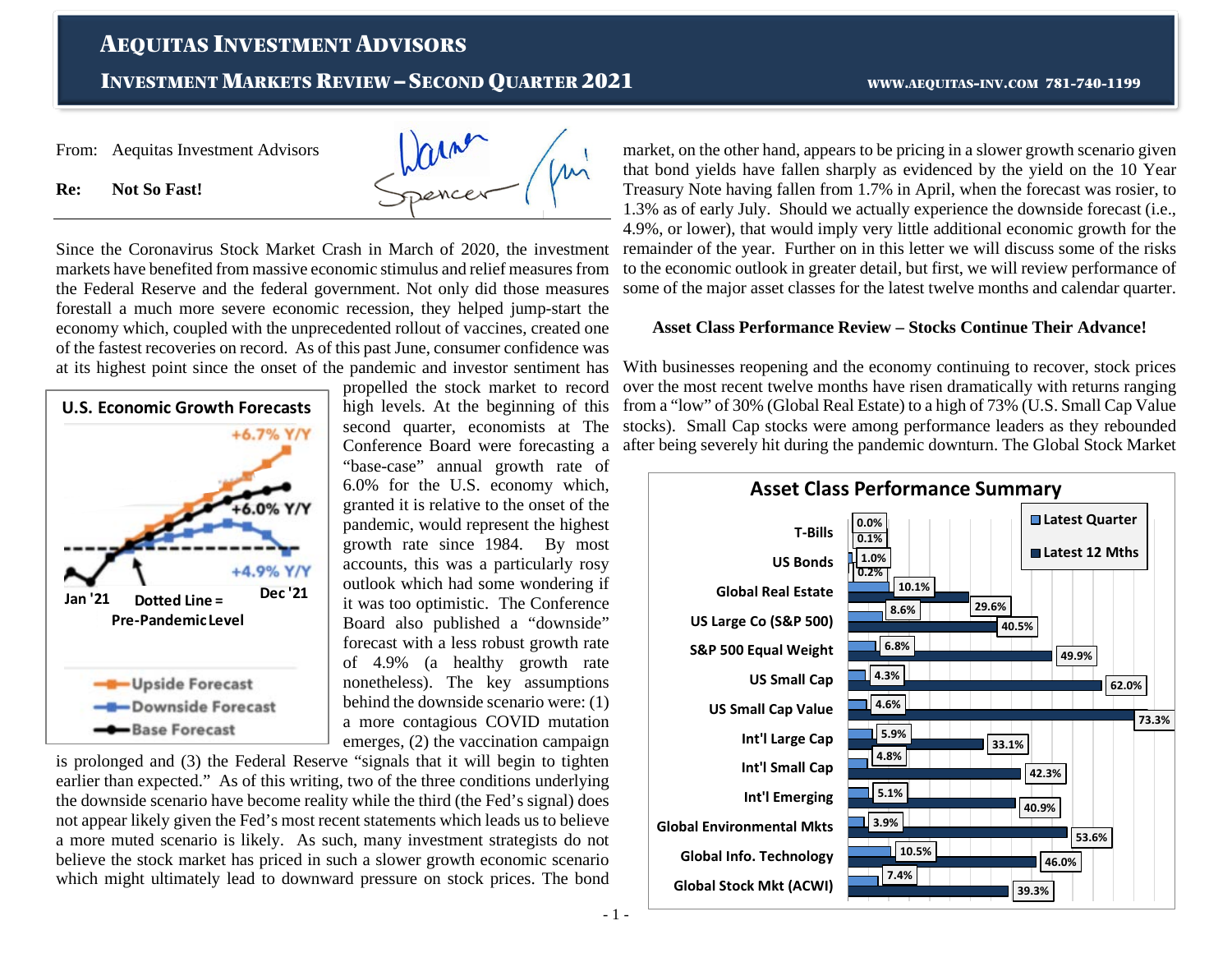gained 39.3% for the trailing twelve months. Two of the focused sub-asset classes in our model portfolio, Global Environmental Markets and Global Information Technology, posted strong returns once again (+53.6% and +46.0% respectively). Reflective of extraordinarily low interest rates, T-Bills returned a barely measurable 0.1% and U.S. Bonds returned a mere 0.2%.

For the latest calendar quarter, returns within Equities were also positive across the board ranging from 3.9% (Global Environmental Markets) to 10.5% (Global Information Technology). This is one of the few quarters where we did not see a from the pandemic, negative return on any of the major asset classes. The all-encompassing Global Stock Market posted a robust gain of 7.4%. Within Fixed Assets, T-Bills delivered no return and U.S. Bonds gained 1%.

#### **Pandemic Resurgence – the Biggest Risk to the Outlook?**

While our country has made great strides in administering vaccinations, less than half of the U.S. population is fully vaccinated. The new Delta variant has become the dominant strain leading to flare-ups in some of the most under-vaccinated regions of the U.S. (unsurprisingly), including pockets in Missouri, Arkansas, Utah and Florida. Health experts fear that with the surge in new cases, we will see more hospitalizations and deaths in the coming weeks and months. As a result, economists warn there may be setbacks in reopening the economy which could derail the more optimistic growth scenarios. As of this writing, the markets do not yet reflect this potential risk to the outlook. To help reduce this risk and forestall such a preventable outcome, we need to encourage those who remain unvaccinated to get their shots, including booster shots when available.



#### **Inflation – Another Risk to the Outlook?**

The Federal Reserve has two primary mandates: (1) to implement monetary measures to achieve "maximum sustainable employment" which the Fed currently defines as an unemployment rate of less than 4%; and (2) to implement policies to keep prices stable which the Fed currently defines as an inflation rate of 2% (i.e., their long-term inflation target). As the economy has been rebounding

consumer demand has dramatically increased in certain economic sectors causing inflation to spike to levels not seen since 2008. The Consumer Price Index soared to an annual rate of 5.4% as of June  $30<sup>th</sup>$ which is much higher than the Fed's long-term target of 2%. The major components which contributed to the



inflation spike were energy prices (gasoline prices rose by 45%), used car and truck prices  $(+45%)$ , car and truck rentals  $(+88%)$ , airfares  $(+25%)$  and hotels and motels (+17%). These components clearly reflect the reopening of the economy in sectors which were among the hardest hit during the depths of the pandemic. At this point, the Fed believes this inflation spike is "transitory" and they expect it will drift downward toward their 2% long-term target. According to the most recent testimony to the House Financial Services Committee, Powell remarked that labor conditions have been improving, but "there is still a long way to go" toward achieving the Fed's employment objectives and he acknowledged that inflation will "likely remain elevated in the coming months before moderating." He added that the Fed "would be prepared to adjust the stance of monetary policy as appropriate if we saw signs that the path of inflation or longer-term inflation expectations were moving materially and persistently beyond levels consistent with our goal." For the time being, at least, the financial markets appear to have accepted the Fed's rationale as evidenced by elevated stock prices and falling bond yields. However, the markets have not priced in a prolonged high rate of inflation which would be detrimental to economic growth.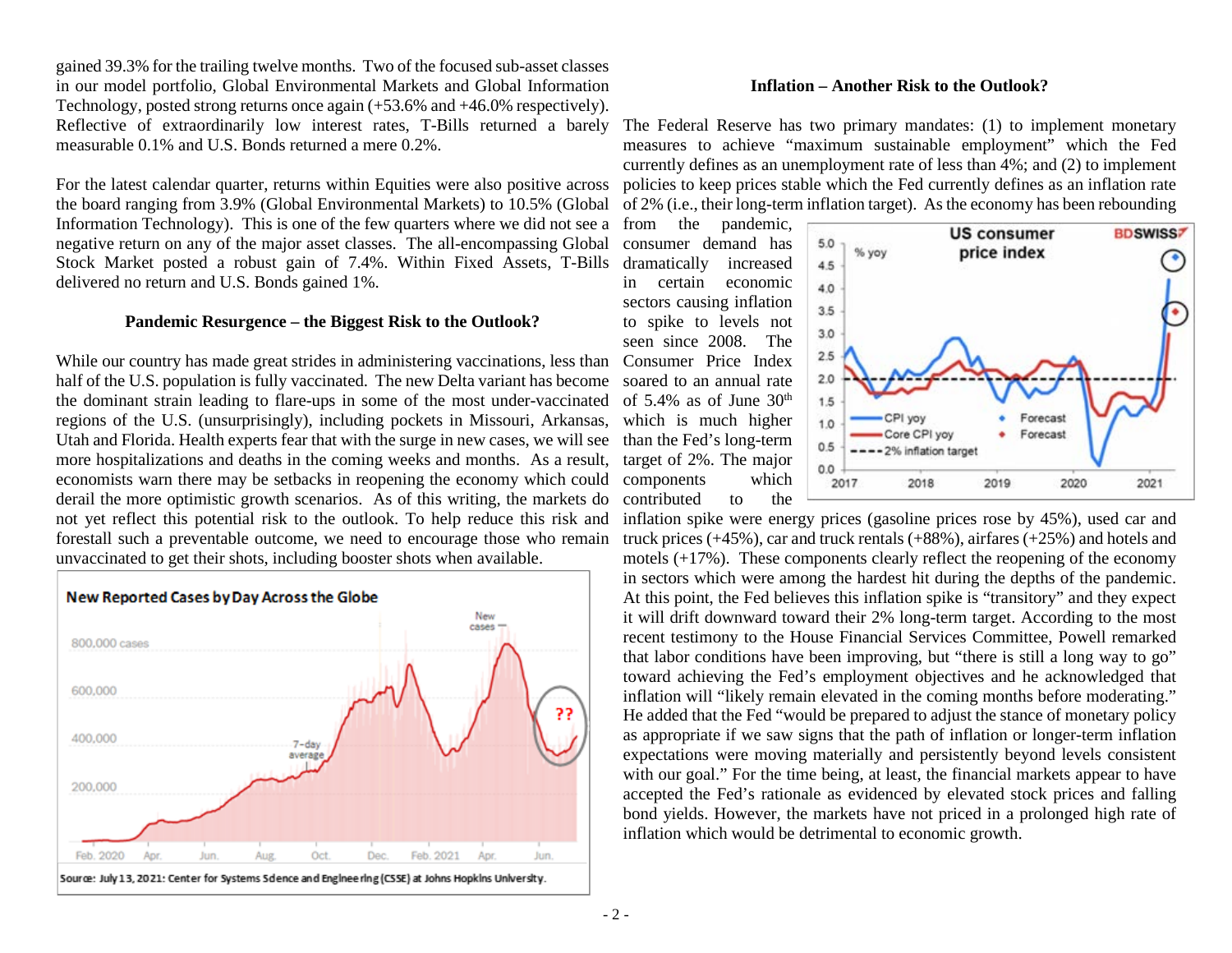#### **A Brief Look at the Unemployment Picture**

As mentioned previously, the Federal Reserve is more concerned about the unemployment picture than inflation. Prior to the pandemic, the U.S. economy

![](_page_2_Figure_2.jpeg)

made steady peak, but we appear to be stubbornly stuck around the 6%

Powell is putting more emphasis on remaining accommodative to stimulate globe.) employment rather than putting the brakes on the economy to curtail inflation.

#### **Exceedingly High U.S. Stock Prices**

Less than seventeen months ago when the pandemic reached our shores and the economy began shutting down, stock prices plunged by close to 40% with many economists forecasting even steeper declines. At that low point in late March of 2020, the S&P 500 Index was trading at a Price-to-Earnings ratio (P/E ratio) of about 14 times earnings (i.e., an investor would pay an average of \$14 for every \$1 of corporate earnings). To put that into context, the 25-year average P/E ratio for the S&P 500 has been 16.7 times earnings. When stocks trade at significantly high P/E ratios, they are considered over-valued (as they appear to be today); and when trading at significantly low P/E ratio levels, they are considered undervalued (as they were briefly in 2020, but more significantly in 2009). As of early July, the S&P 500 Index was trading at a P/E ratio of close to 22 times earnings which is about 32% higher than its historic average. Of course, these are not average times and there are many factors which have led to high stock prices, including government fiscal stimulus, the Fed's monetary policies as well as an abundance of investors with cash to invest who are willing to pay higher prices.

had achieved a rather steady unemployment rate of under 4%. At the height of compared to less than 1% today. Shifting out of stocks into bonds during the tech the pandemic in bubble was less painful when bond yields were so much higher. Furthermore, March of 2020, corporate earnings are still recovering from the pandemic, and as the economy more than 20 million continues to reopen and expand as predicted, earnings may rise to levels more U.S. workers had supportive of current stock prices (perhaps the best-case scenario). Alternatively, lost their jobs and there may be setbacks to the economy which might trigger a significant stock the unemployment market correction (potential economic setbacks might include a significant rate spiked to 14%. resurgence in the pandemic or higher than expected inflation causing the Federal The economy has Reserve to reverse its accommodative policies). Without attempting to predict progress since that more normalized valuation levels sooner or later; either as a result of corporate level which equates lower than average future returns on stocks over the next 5-10 years as was the to about nine million case following the technology stock bubble of 2000. (Bear in mind that while the workers remaining chart below is focused on U.S. Large Cap stocks prices, there are more reasonably unemployed. The Fed clearly has its eye on these figures which is why Jerome priced stocks in other asset classes in the U.S. and in other regions around the Some stock market historians see parallels between today and the late '90s when the technology stock bubble was forming (left hand side of the graph below). While there are similarities, one of the biggest differences is that interest rates, as represented by the 5-Year Treasury Note, were close to 5% in March of 2000 the future, history has taught long-term investors that high stock prices correct to earnings rising to support higher stock prices, or as a result of stock prices falling to better reflect lower earnings levels (or perhaps a combination of both). Regardless of how such a correction might occur, most economists are forecasting

![](_page_2_Figure_8.jpeg)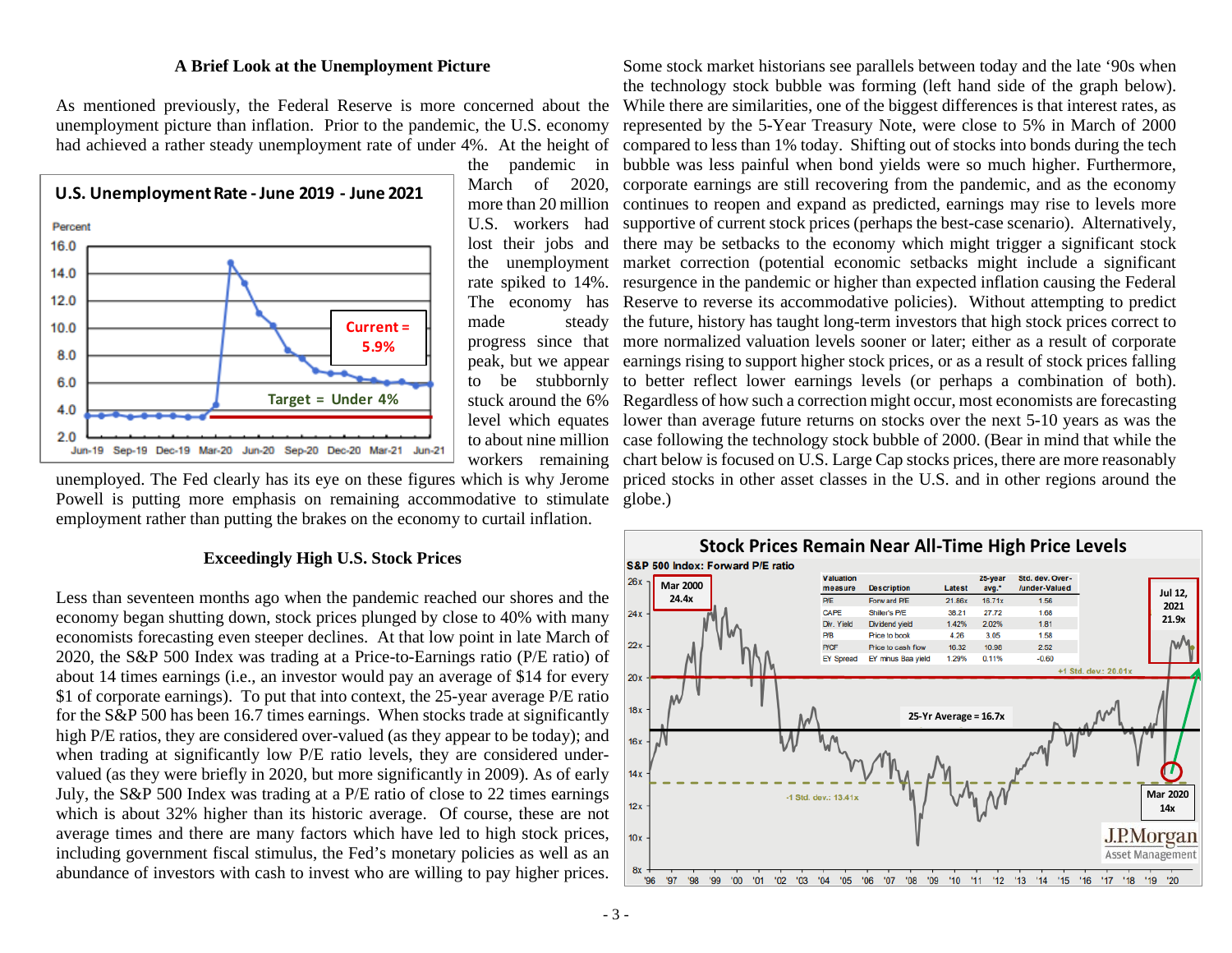## **Exceedingly Low Interest Rates**

Low interest rates have been quite supportive of higher stock prices as mentioned previously. And while low interest rates remain quite stimulative to the economic outlook, we expect that as the economy continues to recover, interest rates will eventually rise (we are maintaining a short average duration in the bond section

![](_page_3_Figure_2.jpeg)

of our model portfolio for this reason). Given that interest rates are not expected to rise significantly in the nearterm, the primary role of bonds at the present time is to provide downside protection and liquidity should we experience stock market weakness. Eventually, bonds will provide higher returns, but in the meantime the ballast which bonds provide may well prove to be invaluable in safeguarding our clients' financial plans.

#### **Other Risks We're Monitoring**

Having reviewed some of the biggest risks to the economic outlook, there are others we are monitoring, including:

- Regulatory and Antitrust Pressures: Many of the largest U.S. companies, including Amazon, Apple, Facebook and Google, are facing growing regulatory and anti-trust pressures from Congress, foreign governments, the Federal Trade Commission, the Justice Department and individual states. How this will unfold is uncertain, but we are probably just in the beginning stages of a regulatory phase for these Big Tech giants.
- China's Regulatory Crackdown: The situation in China is problematic and complicated for a variety of reasons. China remains a communist country, but as stated in a recent Wall Street Journal article (*Is China's Communist Party Still Communist*), Chinese leaders "….have long

the economic prosperity they see as essential for maintaining one-party rule." As of 2020, the digital economy in China made up 38% of its GDP which is a remarkable success story – so remarkable that the Chinese government is "coaxing" (read, cracking down on) its big tech giants to share their data with the state. According to a recent article in Time magazine, "In April 2020, China released a policy document that significantly listed data as a *factor of production* alongside the four traditional factors of socialist economic policy: land, labor, capital and technology."

As you probably know, our model portfolio includes a dedicated mutual fund position focused on consumer growth in Emerging Asia managed by Matthews Asia. Our rationale is Emerging Asia represents the fastest growing consumer market in the world led by China and India. In fact, Asia is expected to contribute more than half of global consumer consumption over the next decade. However, given growing concerns about the Chinese government's crackdown, we are engaged in discussions with Matthews to ascertain whether the investment merits continue to outweigh the potential drawbacks given growing geopolitical concerns.

• Tax Legislation: While the outcome is far from certain, there are various proposals currently being discussed in Washington for infrastructure spending which might lead to higher tax rates on realized capital gains and taxable income. While the infrastructure spending would likely be positive for the economy and for job creation, the proposals for paying for such expenditures through higher taxes would likely be negative for many high-income earners and potentially for the stock market as well.

## **A Tricky Time to be an Investor**

embraced capitalist methods and encouraged entrepreneurship to deliver that constructing a balanced portfolio comprised of high-quality bonds (the safe Market risks must be considered fully when developing a financial plan and constructing a portfolio to support that plan. Yet the current set of risks and uncertainties seem particularly challenging. As outlined in this letter, we still do not know how the pandemic will play out, we do not know if inflation will become a long-term risk rather than just transitory, and there is great uncertainty about the direction of interest rates and how the stock market will ultimately correct to more sustainable price levels. What we do know is that experience has taught us to carefully consider each of our client's specific financial goals and associated time horizons and to construct a portfolio strategy designed to achieve the goals without taking on more risk than necessary. Our experience has also taught us